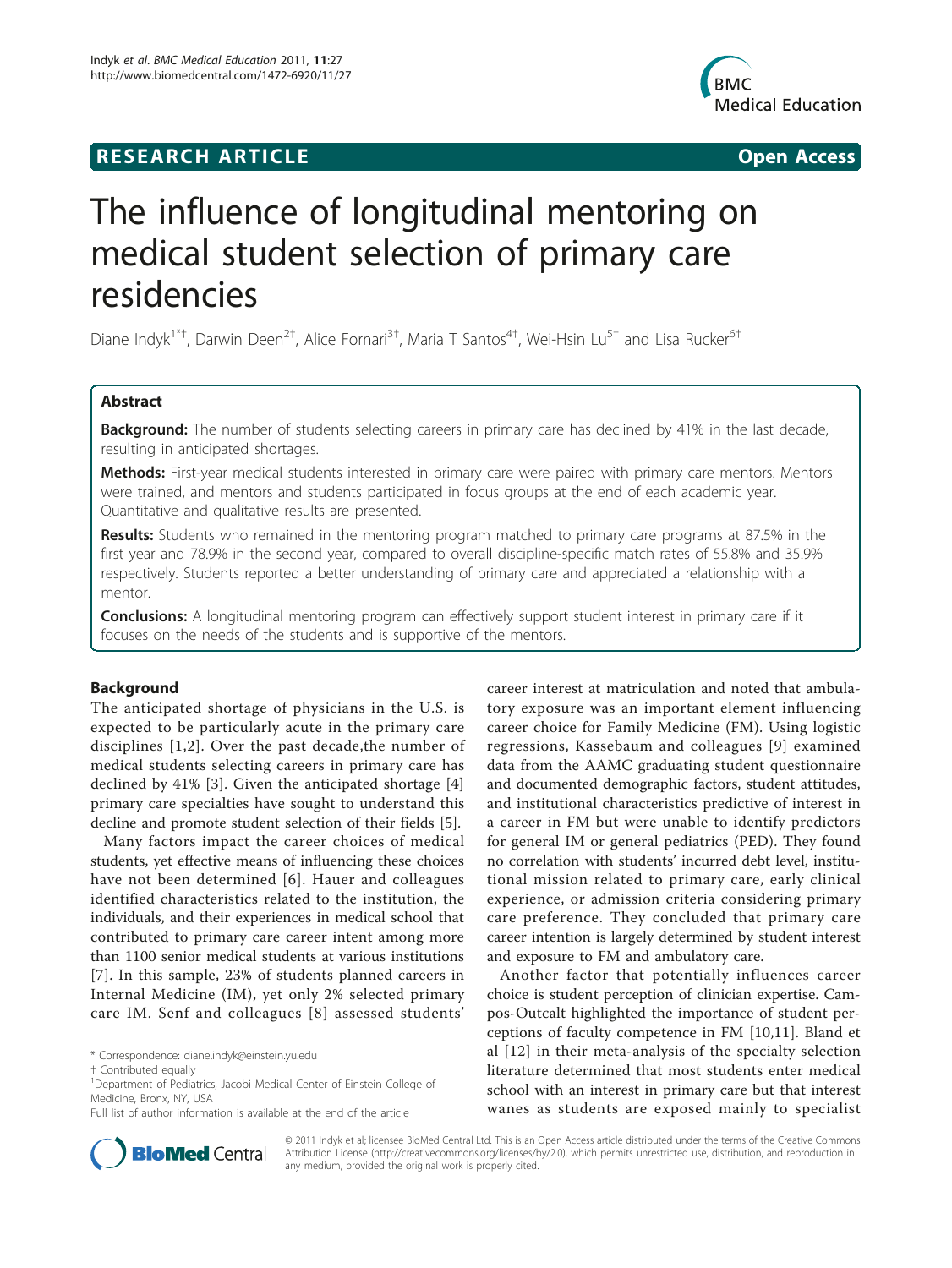physician faculty. Exposure to ambulatory care has an impact on career choice, perhaps because it allows students to see primary care physicians demonstrating their particular area of expertise.

Mentoring has an important place in the preparation of medical students [\[13](#page-6-0)], and the impact of mentoring on students' career selection has been highlighted [[14,15\]](#page-6-0).The strengths and weaknesses of mentoring programs have been identified [[16,17\]](#page-6-0). The varied goals and roles of mentors have been described [\[18](#page-6-0)] as well as the responsibilities of both the faculty mentors and the students being mentored. [[19](#page-6-0)] "Best-practices" have been identified for both mentors [[17\]](#page-6-0) and mentees [\[20](#page-6-0)] and activities that facilitate or impede mentoring have been described [[21\]](#page-6-0). However, much of the mentoring literature has focused on medical careers in academic settings or research institutions; we were unable to identify a study that looked at the effect of a mentoring program focused specifically on assisting undergraduate medical students with career selection (career decision-making) prior to residency selection.

In response to this gap, an elective extra-curricular mentoring program was established at a private medical school in the northeastern U.S. where match rates into primary care were persistently low compared to the rest of the U.S. This grant supported "Generalist Career Program" (GCP) was longitudinal over the four years of medical school, extending one year post-funding as an independent program and was designed to determine if early contact with a mentor, specifically a primary care clinician, would influence medical student career choice.

## Methods

According to our Institutional Review Board, the data presented here is program evaluation, does not meet the federal definition of research, and was not subject to IRB review.

Setting: Grant-supported mentor-mentee program developed at an urban private medical school in the northeastern US.

Participants and Activities: This interdisciplinary program was designed to recruit first year medical students (MS1) beginning in September 2005 and was funded through 2008. The grant supported 4 core faculty, representing the primary care disciplines of FM, IM and PED, and a program coordinator. Mentors affiliated with the medical school through local academic hospitals and community-based practices were recruited from each of these disciplines. The program expected to recruit approximately 25 students each year of the 3 year grant.MS1 year students were recruited for the GCP via e-mail, flyer, and an introduction to the program presented during freshman student orientation. Students who expressed interest in primary care and being mentored were invited to an information session where the program was described in detail. Interested students who were willing to commit to the program completed a mentee database questionnaire, used for the purpose of matching them personally and professionally to mentors. Primary care faculty mentors were recruited via general e-mail invitation, the alumni office, and direct contact by the core faculty.The GCP goals and objectives were shared with potential mentors, and responsibilities were outlined. Faculty also completed a mentor database questionnaire used for matching them to mentees. The selected faculty mentors were required to attend an in-person faculty development session to increase both their understanding of and comfort with mentoring and to review the goals of the program. The matching of mentors with mentees was organized by the GCP coordinator and core faculty: accommodating the mentee's request (most commonly requesting a mentor by field of practice/gender/family), and based upon matching outside interests (most commonly hobbies and community involvements). Mentors and mentees were notified of their pairing, and the mentors were asked to initiate a first meeting as soon as possible with their mentees. Mentors were encouraged to schedule ongoing meetings away from the medical school over a meal or social activity to ease encounters. The GCP activities included: mentor-mentee meetings (monthly during the MS1&2 years and quarterly during the clinical MS3 year); didactic conferences (monthly during MS1&2 years and quarterly during the MS3 year); enhanced community-based primary care research opportunities (summer between MS1&2 year); regional/ national meeting attendance (any year) with a primary care mentor or designated faculty; and participation in program evaluation. Mentors received monthly email updates on student life and curriculum, which served as triggers for potential topics of conversations, and highlighted opportunities for support during stressful academic periods. Mentors received a small stipend (\$30/ month if meeting occurred) to compensate their time and defray the costs of any activities shared.

#### Program evaluation

This project collected both qualitative and quantitative data for evaluation. All students, whether or not they remained in the program (completers and non-completers) were asked to respond to a post-residency match survey to assess the influence of the GCP program and the impact of a mentor on their choice of residency. In addition, the mentees and mentors attended separate face-to-face focus groups annually. Focus group probes were developed by the GCP core faculty and moderated by non-MD faculty to avoid any conflict of interest. The data was digitally recorded and transcribed. Focus group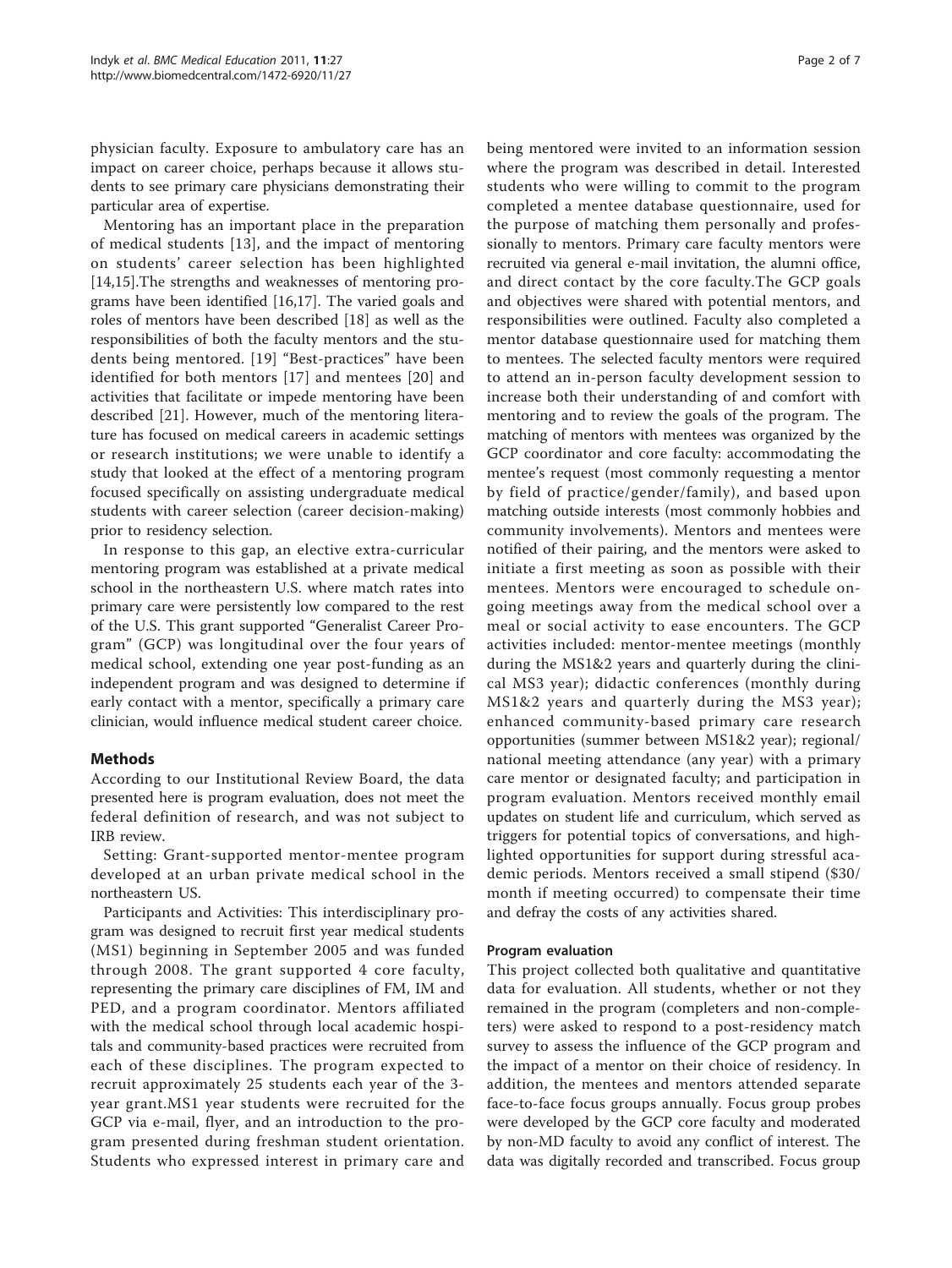Table 1 Demographics of grant participants

| Gender  |              |              |               | <b>Ethnicities</b> |                 |                |              |
|---------|--------------|--------------|---------------|--------------------|-----------------|----------------|--------------|
|         | Female N (%) | Male N $(%)$ | Asian N $(%)$ | Black N (%)        | Caucasian N (%) | Hispanic N (%) | Other $N(%)$ |
| Mentees | 53 (64)      | 30(36)       | 22(26.5)      | (8.4)              | 45 (54.2)       | 5 (6)          | 4(4.8)       |
| Mentors | 42 (65)      | 23 (35)      | 8(12.3)       | (10.8)             | 42 (64.6)       | 5(7.7)         | 3(4.6)       |

transcripts and written evaluations were analyzed for recurring themes. Two researchers who were not part of the program verified themes.

## Results

## **Ouantitative**

See Table 1 for demographics on the mentors and mentees.

In the first year (Y1) cohort, there were 29 students, 16 (55.2%) of whom completed 3 years in the program (completers). Fourteen of the 16 completers (87.5%) matched in primary care areas. Of the 13 students (44.8%) who did not complete the program (non-completers), 7 (53.8%) chose primary care residencies. As a point of reference, for the entire medical school class of 2009, 82 of the remaining 147 students (55.8%) chose primary care residencies [Table [2\]](#page-3-0).

In the second year (Y2) cohort, there were 33 students, of whom 25 (75.7%) completed 2 years in the program. 19 of these 25 completers actually selected residencies; the other 6 elected to delay graduation and their choices are not yet available. Fourteen of these 19 actual completers (73.6%) matched in primary care. There were 8 (24.2%) students in this cohort who did not complete the GCP program, 3 (37.5%) of whom chose primary care residencies. As a point of reference, for the entire medical school class of 2010, 52 of the remaining 145 students (35.9%) chose primary care residencies [Table [2](#page-3-0)]. At this time, data on residency selection is available only for Y1 and Y2 cohorts.

The selection of a residency with the potential to practice primary care for the prior 3 years at our institution were relatively consistent: Class of 2006, 46.1%; Class of 2007, 46.2%; Class of 2008, 41.9%: Class of 2009, 58.5%, and Class of 2010, 38.8%. For comparison, we provide data on two other similar private medical schools in our geographic region [Table [3\]](#page-3-0).

Based on a post-match survey, 7 of the 16 program completers of the Y1 cohort (43.7%), and 18 of 25 of the Y2 cohort (72%), stated that the GCP/mentor influenced their career choice.Only 1 student among the non-completing group, from the Y2 class, reported a positive connection between the program and career choice. There were 4 non-responders to the survey, 1 among the completers and 3 among the non-completers.

#### **Oualitative**

Both mentors and mentees provided qualitative feedback during separate face-to-face end-of-year focus group sessions.By the end of the 3-year grant period, a total of 9 focus groups were conducted for overall program evaluation.Over 3 years of annual focus groups, there were a total of 6 faculty and 6 student groups conducted, with 8-10 participants per group for program evaluation. Annual formative feedback from these sessions suggested a number of changes, which the GCP instituted each year. In addition, we developed and distributed an ongoing list of "Best Practices" for mentors and mentees, stimulating improvements in the program (see Additional file [1](#page-6-0)). Two main themes with several subthemes that emerged from the transcripts are described below.

#### Theme #1: Impact on the understanding of primary care

Through the GCP experience, students were able to gain a better understanding of what the delivery of primary care requires and the responsibilities of being a primary care provider.

Relationship with patients: Students were able to think more about the relationships a primary care provider (PCP) develops with his/her patients as illustrated by a student who commented:

"I think it's ... the continuity that you have with your patient, that you actually form a relationship with them and therefore you are maybe more able to influence them and also manage their care better because you know their whole story."

Comparison to specialty areas: Students were able to reflect on the similarities and differences between primary care and other specialties. One student stated that primary care is also a "specialty".

"Different than other specialties, just like each specialty is different. But primary care is a specialty in my opinion. And the scope of knowledge is quite great which is scary to many people I think. ....because people want to be experts ... it's just the way our society is. .... And you may not be an expert, but if you know how to ask questions and find out information you're really quite skilled. I think primary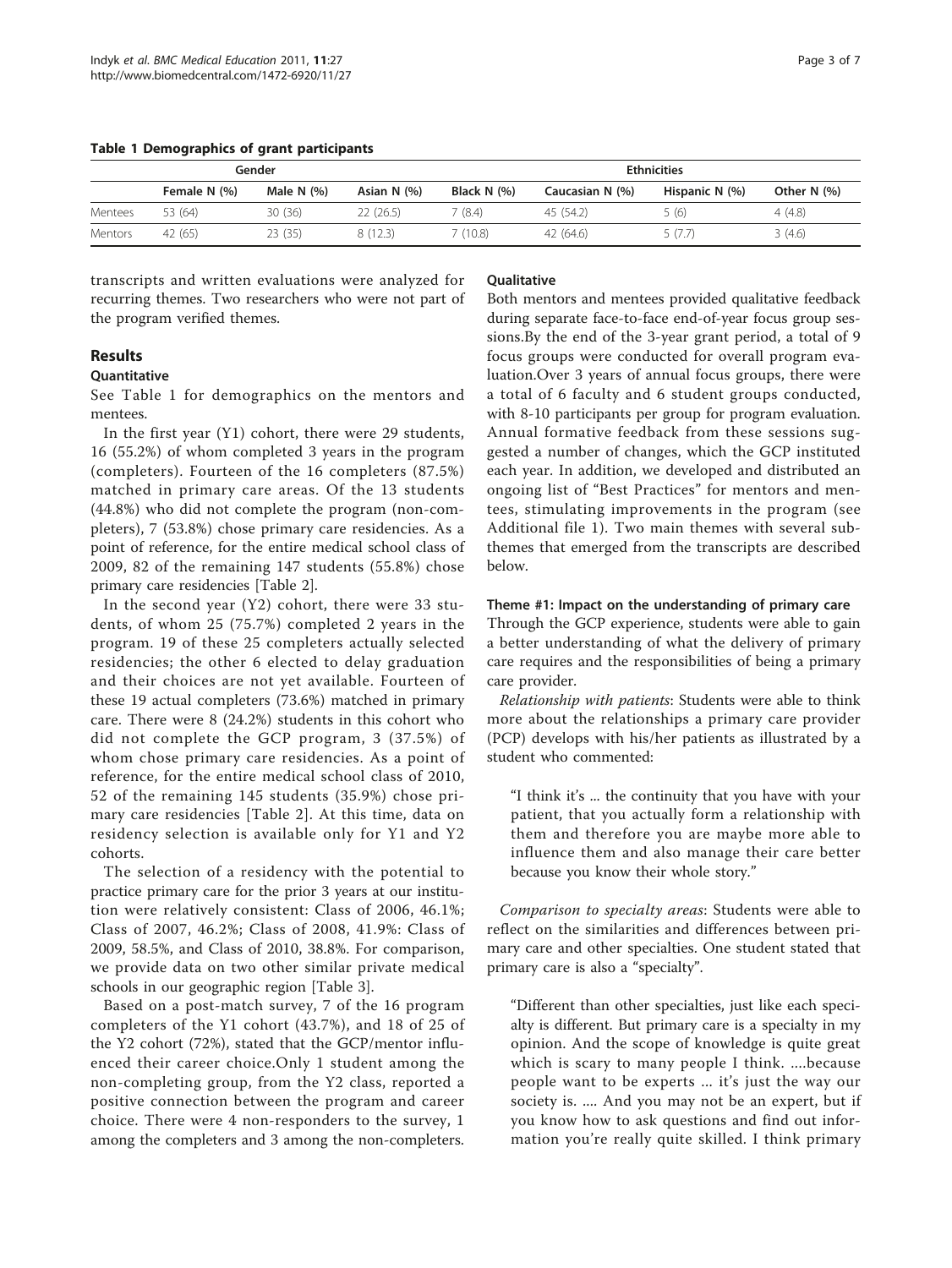## <span id="page-3-0"></span>Table 2 Student match choices

|                               |                            | Y1 2005         | Y2 2006         |
|-------------------------------|----------------------------|-----------------|-----------------|
| Total students                |                            | $N = 29(100\%)$ | $N = 33(100\%)$ |
| GCP* Completers               |                            | 16(55.2)        | 25 (75.7) **    |
|                               | Match PC***                | 14(87.5)        | 15/19 (78.9)    |
|                               | FM                         | 2               | 3               |
|                               | <b>IM</b>                  | 8               | $\overline{4}$  |
|                               | PED                        | $\overline{4}$  | 7               |
|                               | Match not PC (Specialties) | $\overline{2}$  | 5               |
| Non-Completers                |                            | 13(44.8)        | $8(24.2)***$    |
|                               | Match PC                   | 7(53.8)         | 3(37.5)         |
|                               | FM                         | 0               | $\circ$         |
|                               | <b>IM</b>                  | 5               | $\overline{2}$  |
|                               | PED                        | $\overline{2}$  |                 |
|                               | Match not PC (Specialties) | 6               | 2               |
| Class data minus those in GCP |                            | 147             | 145             |
|                               | MatchPC                    | 82 (55.8)       | 52(35.9)        |

\* GCP = Generalist Career Pathway

\*\* 6 students delayed graduation. Match rates calculated based on 25 students who entered the match in 2010.

\*\*\* PC = Residencies with Primary Care Potential (FM, IM, PED)

\*\*\*\* 3 students transferred, no match data available

care teaches you that. Because you can't know everything possible."

Challenges of primary care in medically underserved urban communities: Students learned how issues such as lack of health insurance, time constraints, language barriers, and shortages of physicians limit patients' access to health care and increase the burden on primary care providers. One student summed up some of the frustrations that PCPs face:

"Practicing in underserved communities...makes the primary care physician's job so much harder to manage ....if you .....get a patient who has so many problems because they've never had good health care until the time that they're 50 or 60. ...they have so many problems that could have been prevented and it's extremely inefficient."

Significance of primary care: Students developed a deeper appreciation for the services primary care providers offer patients. According to a second year student:

" ... even the most minimal care that you give is probably more than a lot of these patients could receive elsewhere."

## Theme #2: Facilitators and inhibitors of the mentoring relationship

Several factors influenced whether or not the mentors and mentees were able to build a positive relationship.

Opportunity to view mentors in various roles: Students found it useful to view mentors' different roles in various settings. This allowed students to understand that choosing primary care does not limit them from exploring other opportunities.

"I got to see her in different roles. I got to see her when she was seeing patients, and then another time I just happened to go, and it was more like residents were reporting to her, and so I saw her in that role, and then we had time to talk in between that, and then she had to go to [see]- - the neonates so then I got to see her in that. It was nice to see the various roles she had as a pediatrician."

#### Table 3 Historical data from comparable geographically similar medical schools

|              | 2006          | 2007          | 2008          | 2009           | 2010          |
|--------------|---------------|---------------|---------------|----------------|---------------|
| Study School | 66/143 (46.1) | 73/158 (46.2) | 73/174(41.9)  | 103/176 (58.5) | 69/178 (38.8) |
| School A     | 46/158 (29.1) | 40/136 (29.4) | 33/126 (26.2) | 50/152 (32.9)  | 55/166 (33.1) |
| School B     | 47/135 (34.8) | 45/126(35.7)  | 47/111 (42.3) | 28/105 (26.6)  | 36/115 (31.3) |

Matching in Primary Care/Total students in class (%)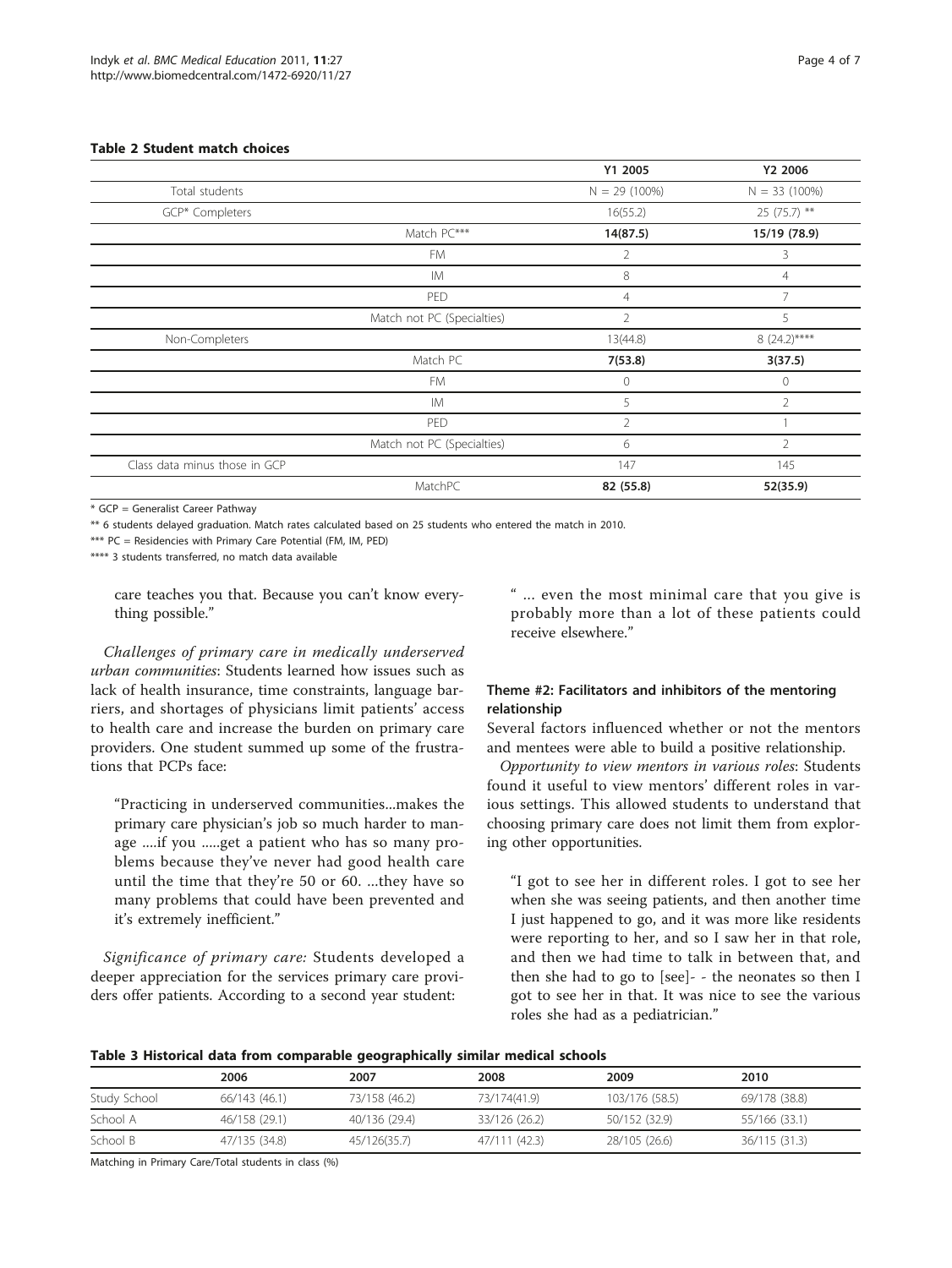Not just about medicine: Students valued the conversations with their mentors on aspects of their lives besides medicine. Students were able to know their mentors not just as health care providers, but also as individuals.

"And I found that just talking to someone in the profession and getting to see what ...aspects [they enjoy] or what they don't enjoy, or how .. they have time to fit this in or how they have time to fit that in or how did they get to the decision to go into primary care, that kind of stuff. And it's been good."

The focus group data also addressed the process of initiating and maintaining a longitudinal mentor-mentee relationship. There were, however, some challenges identified that the program needed to address:

Mismatch of expectations and responsibilities: There were differences between the mentor and mentee in terms of the kinds of mentorship activities expected and how the relationship should be managed.

"My mentor wanted me to meet her while she was practicing. I wanted a mentor to talk to and have someone answer question[s]. I did not want to shadow."

Lack of time: Due to competing demands for both mentors and mentees, scheduling meetings was a major obstacle in developing and sustaining the relationship.

"And it is sometimes a little hard to get in touch with him but when we go out we have a really great time..... I wish we could get together more, but we are both really busy so it is difficult."

## **Discussion**

Many students enter medical school with a professed interest in a career in primary care. While it is anticipated that students reassess residency and career choices during medical school, many factors work to derail their initial interest: future remuneration, perception of a controllable lifestyle, exposure to specialist faculty, and a hidden agenda suggesting the best and brightest should pursue subspecialty training [\[7-9\]](#page-6-0).The GCP program was designed to determine if early contact with a mentor, specifically a primary care clinician, would influence medical student career choice toward primary care by nurturing and supporting their interest over the span of their medical education.

Our student data support a positive impact of a longitudinal mentoring program, beginning in MS 1 year and continuing through graduation, influencing student Page 5 of 7

interest in primary care careers. Our data showed on average that one third more students, starting with an initial interest in primary care, actually entered primary care fields when they sustained a mentoring relationship with a primary care physician. The students had a better idea of what being a primary care practitioner entailed, had an increased respect for the field, and recognized the impact of health disparities on patients and their physicians.

One of the strengths of our program was its interdisciplinary focus: family medicine, pediatrics and internal medicine were all represented in the core leadership for the program and among the mentors.In addition, the conceptual framework of the mentorship program included matching mentors and mentees based on their personal backgrounds and self-identified interests. Starting the relationship from entry into medical school and the continuing support over three, and sometimes four, years of school was challenging but we believe contributed to the positive outcomes. The individualized mentoring relationship, allowing for consideration of both the personal and professional roles of clinicians, was a reported strength. Many mentors selected were teaching faculty, accomplished and respected by peers and patients, and the pride they took in their primary care practices was recognized by the students.

Establishing communication channels between individual mentor-mentee pairs that worked effectively and efficiently, and supported meetings, was challenging and required direction from the program coordinator. Mentors were typically not directly connected to the timeline of mentees' medical school experiences. We had hoped that a mentor-mentee list-serve would support a virtual communication space, but it was never used by students or faculty. Focused prompts to mentors to assure they were informed of the mentees "life cycle" in medical school was identified as a critical component, so we switched to monthly email alerts that focused on the mentee's current curriculum and activities. This effective communication channel between all key players (program coordinators, mentees and mentors) was established early and maintained to assure desired outcomes. Mentors reported these prompts as key to helping initiate a connection to their mentee and providing "talking points" to begin a conversation that could then continue to supportive dialogues and relationship building. Lastly, early identification and alignment of both mentor and mentee expectations was key to program success, specifically in maintaining longitudinal relationships that shift in purpose over time and can adjust easily to student development. This was evident in the data generated from both mentor and mentee focus groups and supported annual program improvements.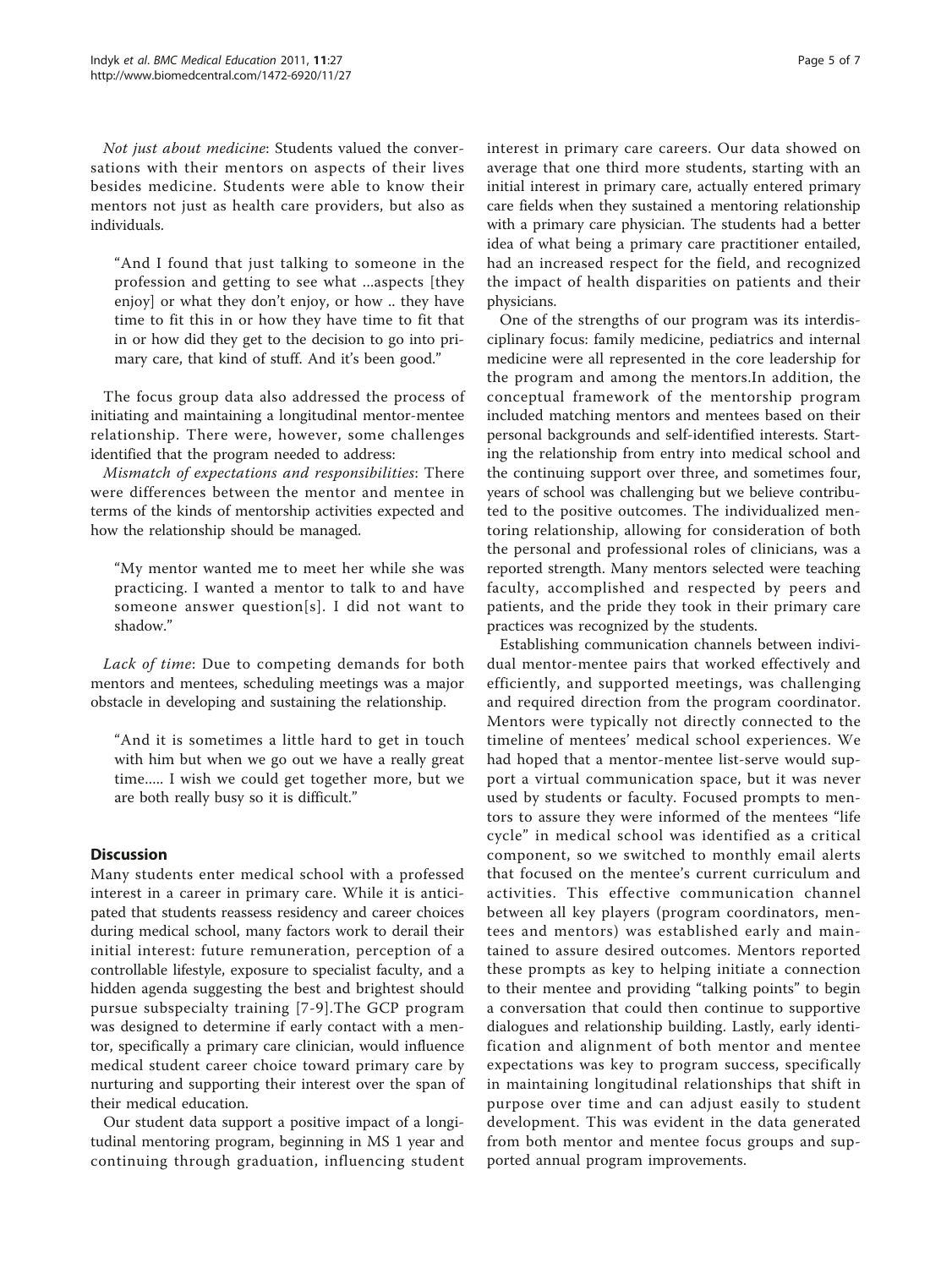Other studies of mentorship during medical school have not addressed impact on specialty career selection. It is difficult to determine the impact of any discrete intervention. Data from the AAMC Graduating Students Questionnaire for 2008 [[22\]](#page-6-0) and AMCAS match results since 2009 [[23](#page-6-0)], indicate that the number of students selecting residencies in primary care specialties has increased slightly for the past two years, making it even more difficult to determine if the GCP program was responsible for the changes in match rates we observed.

One of the limitations of our study is the inability to accurately predict primary care career selection based on medical school match rates.Not all students who enter a residency program from which they could practice primary care will do so. Currently, approximately 20 to 25 percent of internal medicine residents eventually choose to specialize in general internal medicine, compared with 54 percent in 1998.Among pediatric residents completing training, 40 percent planned to pursue a career in primary care according to 2008 data, with similar findings among senior residents scheduled to complete training in 2009 [\[24\]](#page-6-0).We would need to follow our mentees through their residency training period to determine how many actually practice in a primary care setting, and to accurately identify how the mentoring program affected their career decisions. However, we do know that 2 of 14 (14.3%) completers in Y1 and 3 of 19 (15.8%) in Y2, chose family medicine and thus will likely remain in primary care. No non-completers went into family medicine, and from the rest of the class for each of those years 2/147 or 1.4% in the Y1 and 3/145 or 2.1% in the Y2 years selected family medicine. These numbers are very small, and only suggest further study is necessary. In theory, we may have skewed the impact of the mentoring program by merely identifying those students entering school who were thinking about primary care early in their medical school career and funneling them into the mentoring program. There were, however, students interested in primary care upon entrance to medical school and not interested in being mentored, and students who sometime during their medical school years elected primary care as a career choice without direct mentorship. However, those students who did not complete the mentorship program made similar choices to the rest of their class for the match, with approximately half choosing primary care; while 85.7% of those remaining in the mentorship program chose primary care. Indeed, we had 2 students who completed the program, one each year, matched to OB-Gyn with the intent to use this pathway to the primary care of women. The perception that Ob-Gyn as a PC specialty vs. a surgical subspecialty needs to be considered as a confounding variable in future research on career choice. We are aware that students might have declared interest in primary care to obtain a mentor. This is unlikely to have happened often: students were required to attend monthly didactic sessions that were primary care oriented as well as meet with their mentor.

In spite of our best efforts to have students and faculty notify us of their meetings, it did not happen often enough that any estimate could be made of frequency: no "dose response" could be determined. Matching both medical and outside interests created strong connections, and eachdyad developed the encounters they most valued.

Of interest is that both among our mentees and mentors, 2/3 were women. We have no way of knowing the cause, but we might hypothesize this is due to the fact that women are more relationship oriented, more willing to ask for help, more concerned with balancing home and work, and/or tend to work on a very practical level. There is significant literature on gender differences in mentoring [[25,26](#page-6-0)] and women's ways of knowing [[27](#page-6-0)]. Many of our female mentees requested a female mentor. It would be interesting to include gender differences in longitudinal mentoring in future studies.

Our program and outcomes focused on the early initiation and longitudinal aspect of mentoring relationships for medical students. The program leadership recognized the changes inherent to more knowledge and clinical exposure over four years of medical school, with student needs of the mentor changing in kind. Mentoring on these changing levels was consistently reinforced with the mentors to foster a positive outcome. The students' selection of a residency in a primary care discipline was an important outcome for both the program and the individual mentors who invested their time and nurtured their relationships with their mentees.More important was the recognition by program leadership that mentoring is a valuable component to medical student education.

#### Conclusion

A mentoring program geared to the support of medical students going on to residency training in primary care can be fulfilling to the faculty and students if a structured but flexible environment is established that focuses on the needs of the mentees and is supportive of the mentors. The mentoring program may have had significant impact in sustaining student interest in pursuing a primary care career, at least in the initial selection of a residency training program. Hopefully, our outcomes and Best Practices Tip Sheets (Additional file [1\)](#page-6-0) for mentors and mentees will guide other schools establishing mentoring programs and ease the "start-up" pains for both students and faculty.